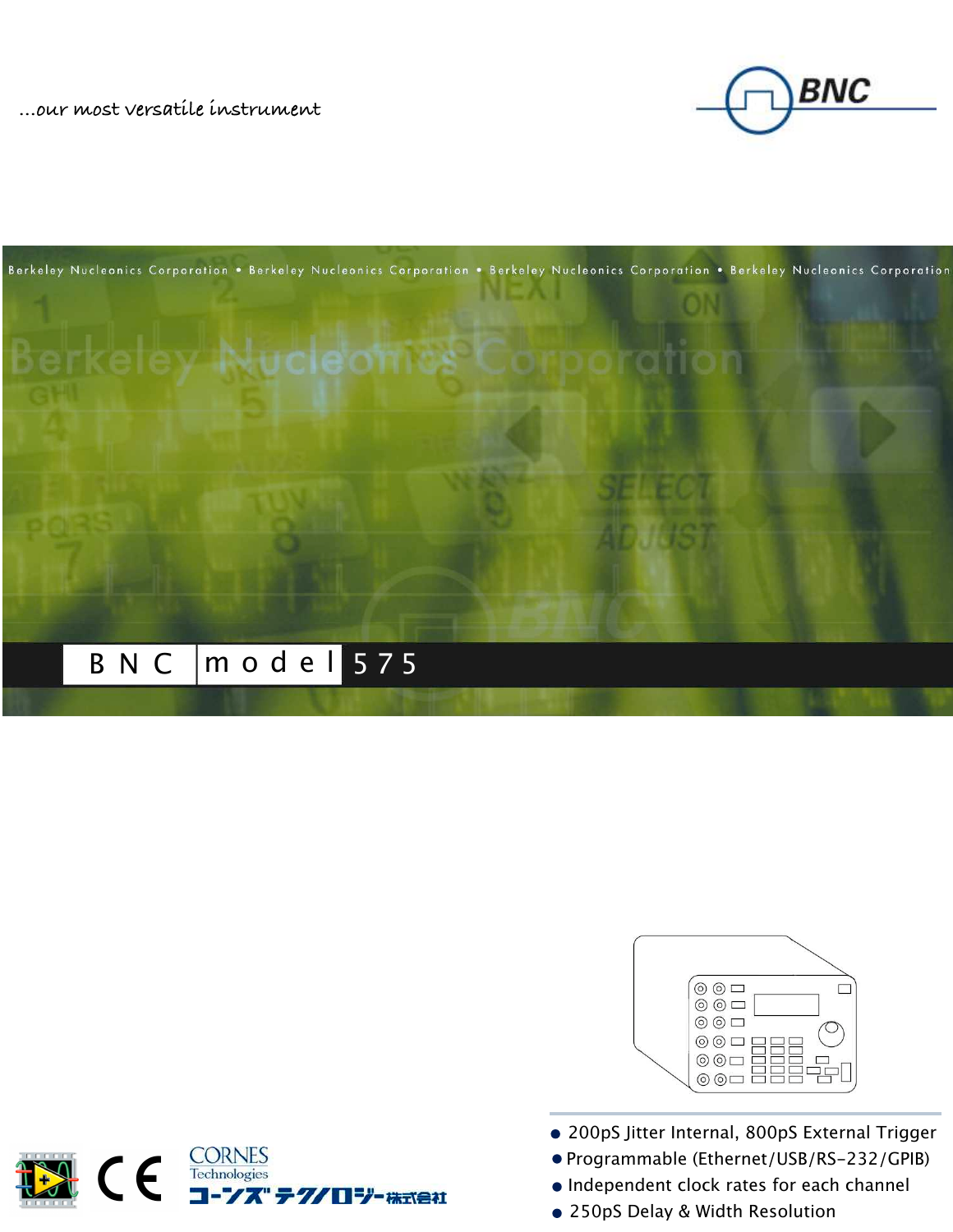# BNC | model 575

The Model 575 Digital Delay / Pulse Generator represents the latest in timing capabilities. With up to 8 outputs configurations as varied as the applications the product serves, the Model 575 is clearly our most versatile instrument. We have combined advanced features such as a Labview/USB interface, complex burst sequences, Divide-by-N, Setting Profiles, Dual Triggers, Clock Divider, Pulse Picking and Negative Delay with core technology in precision timing. Our 250pS Delay & Width resolution, and 200pS internal jitter, allow users great confidence in setting up an experiment or synchronizing multiple events.

### **New Features:**

#### **Illuminated Channel Enable Buttons**

Each channel has a designated enable/disable button. When individual channels are active or enabled the buttons are illuminated. This allows for easy reference and avoids any confusion of output operability. The run/stop indicator on the front panel LCD display as well as an illuminated run/stop button further simplify setup.

#### **Selectable Clock Reference**

The Model 575 offers additional inputs and outputs for external clock syncing. Specify your input / output reference frequency (10MHz to 100MHz). Sync with the Mode Lock Oscillator of a laser, or phase lock multiple units with one clock.

#### **Flexible Gating Options**

The Model 575 is packed with gating options for almost any setup. You may gate with a channel or on any input. Repeat individual channels or gate all. Gate immediately (output inhibit) or gate after a pulse (pulse inhibit).

#### **Flexible Gating Options**

The Model 575 is packed with gating options for almost any setup. You may gate with a channel or on any input. You may gate individual channels or gate all. Gate immediately (output inhibit) or gate after a pulse (pulse inhibit).

#### **Individual Rates**

Each channel can have individual channel rates (either To or any of the other channels..). This is similar to having a separate clock for each output.

#### **Auto-Save**

Forgot to save your settings? The Model 575 stores your setup configurations while powering down. Recall is automatic on power-up.

#### **Dual Input Panel Connectors**

The Model 575 offers two inputs for triggering or gating. User may specify electrical or optical input signals, and configure any trigger/gate combination. Use Trigger #2 to disable a triggered pulse train.

#### **Front Panel Optical**

Many applications benefit from optical signals. For noisy environments, or communications applications, we offer an LED output stage at the front panel. This modular option can be configured for 2, 4, 6 or 8 outputs at 820nm or 1300nm





RNI

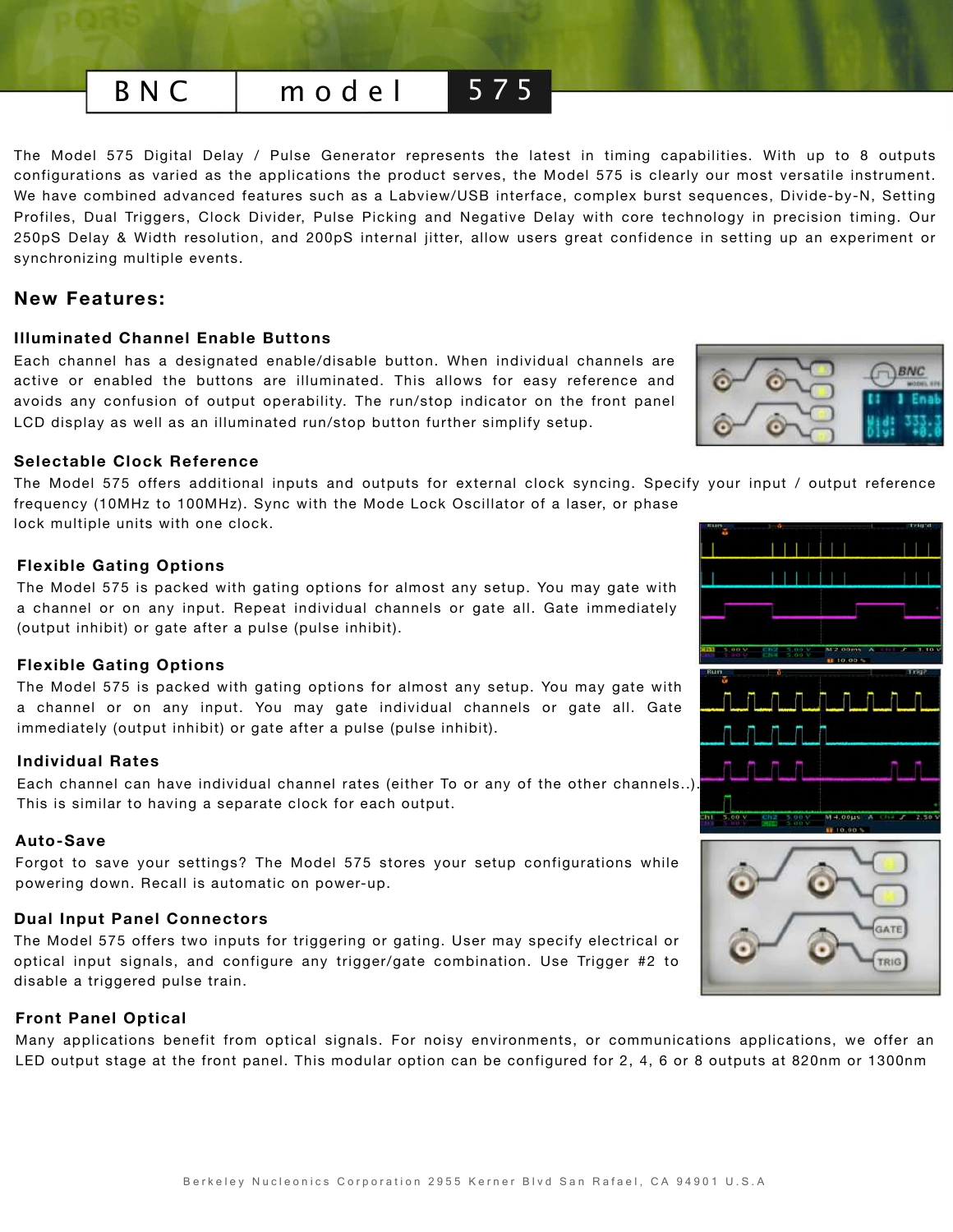## **Front Panel High Voltage**

Our [modular architecture](http://www.berkeleynucleonics.com/images/575_modular.jpg) allows us to offer expanded functionality on user-selected front panel outputs. We offer a front panel High Voltage option ( adjustable from 5v to 35V, 200 mV steps) on 2, 4, 6 or all 8 channels.

#### **Combined Output Types**

The outputs are configured in modules and output types are combined in pairs. Thus one may select optical, standard electrical or high voltage electrical in pairs for their instrument. For example, a 8 channel unit may have optical, standard electrical and high voltage outputs all on one instrument. Custom or additional output modules may be added as the need arises.

### **Field Programmability:**

#### **Field Programmability**

The instrument can now have functions upgraded in the field, such as a special or custom feature upgrade via a fully programmable FPGA.

#### **Pulse Picking**

Using an external modulation up to 100MHz, you may select 1 out of every X pulses for a given channel.

#### **Customer Output Modes**

Custom Modules such as the [TZ-50](http://www.berkeleynucleonics.com/images/575_tz50.jpg) give users an expanded list of capabilities with the Model 575. One example is our TZ-50 option, which allows customers a TTL signal into 50 ohms.

#### **Negative Delay**

Use the handy negative delay feature to reference one channel with respect to another channel in positive or negative time increments. By allowing a channel to reference another channel as its trigger, you can synchronize the channels with respect to each other.

> $\bigcap$ BNC Enabled  $\sqrt{2}$  $\bigodot$   $\bigodot$   $\bigodot$ **RUN**<br>STOP  $\sqrt{ }$

> > Berkeley Nucleonics Corporation 2955 Kerner Blvd San Rafael, CA 94901 U.S.A







# B N C | m o d e l 575